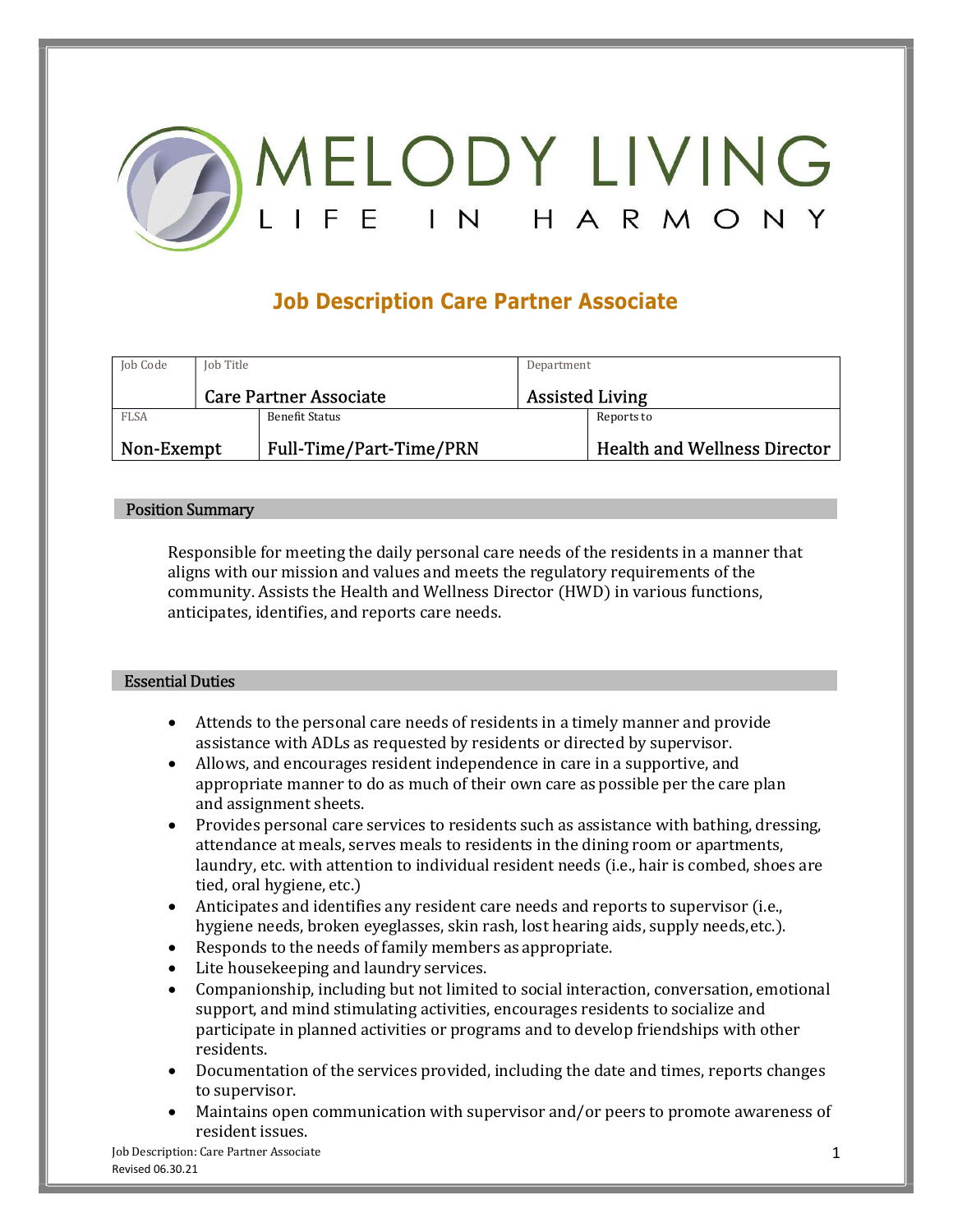- Monitors the safety and well-being of residents and reports to the licensed nurse any changes in residents condition.
- Reports suspicion of abuse, neglect or misappropriation of resources as required by regulation to the Executive Director immediately.
- Reports changes in resident status, health or otherwise, to supervisor.
- Monitors and documents resident's condition as directed.
- Completes work orders to communicate necessary replacements or repairs.
- Attends, participates, and contributes to monthly staff meetings addressing resident and departmental needs.
- Encourages teamwork through cooperative interactions with co-workers.
- Assist HWD with developing and updating care plans.
- Available for on call rotation.
- Other duties as assigned. Basic Qualifications & Experience

- Three to six months related experience preferred and/or training in direct service with older adults, or equivalent combination of education and experience. (Refer to specific state regulations for qualifications required to assist with medications and direct care duties).
- Knowledge of dementia particularly of the Alzheimer's type is helpful.
- Must be able to read, write and speak the English language.
- High school or Equivalent (GED)
- One (1) year experience in some level of elder care preferred.
- Proficient computer skills preferred.
- Strong self-management and organization skills
- Strong multi-tasking abilities with the ability to handle competing deadlines, flexible and adaptable (open to change).
- Ability to effectively handle difficult and sensitive issues and maintain confidentiality. Working Conditions / Physical Requirements

- Sits, stands, bends, and moves intermittently during working hours.
- Is subject to frequent interruptions.
- Interacts with families, volunteers, residents, and numerous other staff members.

### NOTE: This job description is not intended to be an exhaustive list of all duties, responsibilities, and or qualifications associated with the job.

The employer is an Equal Opportunity Employer. In compliance with the Americans with Disabilities Act, the employer will provide reasonable accommodations to qualified individuals with disabilities and encourages prospective employees and incumbents to discuss potential accommodations with the employer.